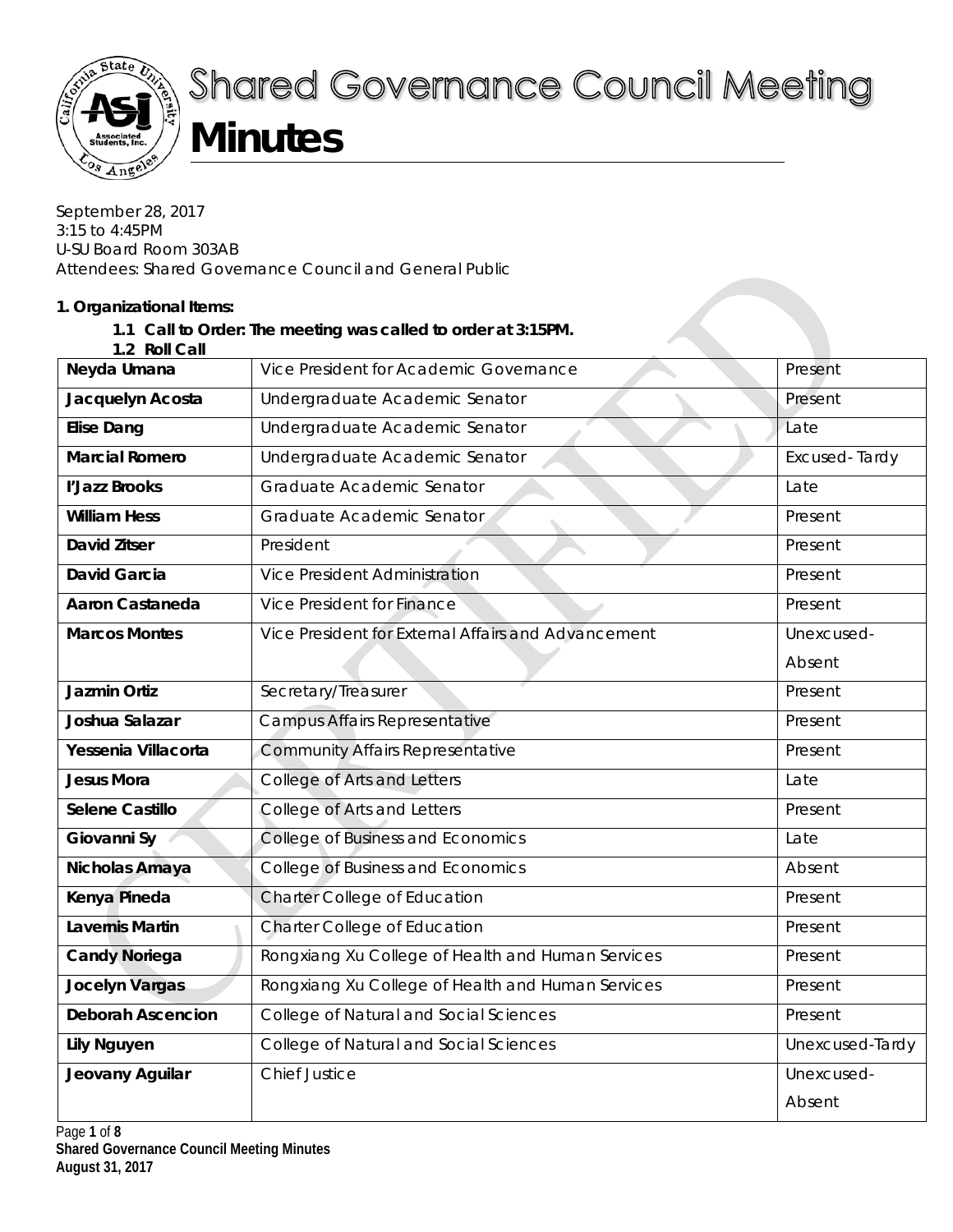| <b>Maximiliano Fernandez</b> | Public Relations and Marketing Commissioner | Present               |
|------------------------------|---------------------------------------------|-----------------------|
| Christopher Cardona          | <b>Committee Member</b>                     | Present               |
| Jose Guevara                 | Committee Member                            | Excused-Absent        |
| Ruturaj Joshi                | <b>Committee Member</b>                     | Present               |
| Minh-Triet Dao               | Committee Member                            | Present               |
| <b>Wilson Niu</b>            | Committee Member                            | Present               |
| Vicente Pena                 | <b>Committee Member</b>                     | <b>Excused-Absent</b> |
| Joanna Pineda                | Committee Member                            | Present               |
| Savino Hoshizaki             | <b>Committee Member</b>                     | Excused-Absent        |
| <b>Allison Doolittle</b>     | <b>Committee Member</b>                     | Present               |
| Luis-andres Rosales          | <b>Committee Member</b>                     | Present               |

Gallery: **Marcus A. Rodriguez:** Director of Government Affairs & Leadership Programs (non-voting), **Ashley Lauren:**  Senior Coordinator of Student Engagement and Outreach (non-voting)

#### **1.3 Approval of Agenda**

| Offered By:                                                                           | Aaron Castaneda |                | Seconded by: |           | Kenya Pineda |  |         |        |
|---------------------------------------------------------------------------------------|-----------------|----------------|--------------|-----------|--------------|--|---------|--------|
| Motion: Approve the adoption of the agenda for September 28, 2017<br>Discussion: None |                 |                |              |           |              |  |         |        |
| Vote Tally:<br>Consensus                                                              |                 |                |              |           |              |  |         |        |
| All in Favor                                                                          | 26              | <b>Opposed</b> |              | Abstained |              |  | Motion: | Passed |

#### **1.4 Approval of the Minutes**

| Offered By:                                                  | Kenya Pineda                                                    |         | Seconded by: |           | Maximiliano Fernandez |         |        |  |  |
|--------------------------------------------------------------|-----------------------------------------------------------------|---------|--------------|-----------|-----------------------|---------|--------|--|--|
|                                                              | Motion: Approve the adoption of the minutes for August 31, 2017 |         |              |           |                       |         |        |  |  |
| Discussion: J. Vargas points out the misspelling of her name |                                                                 |         |              |           |                       |         |        |  |  |
| Vote Tally:<br><b>Consensus</b>                              |                                                                 |         |              |           |                       |         |        |  |  |
| All in Favor                                                 | 26                                                              | Opposed |              | Abstained |                       | Motion: | Passed |  |  |

## **2 Public Forum: None**

**3 Reports** 

#### **3.1 Vice President for Academic Governance – N. Umana**

**N. Umana** emphasizes her focus on centralizing the information from all the internal committees to make it v.

easier for students to access.

#### **3.2 Academic Senators**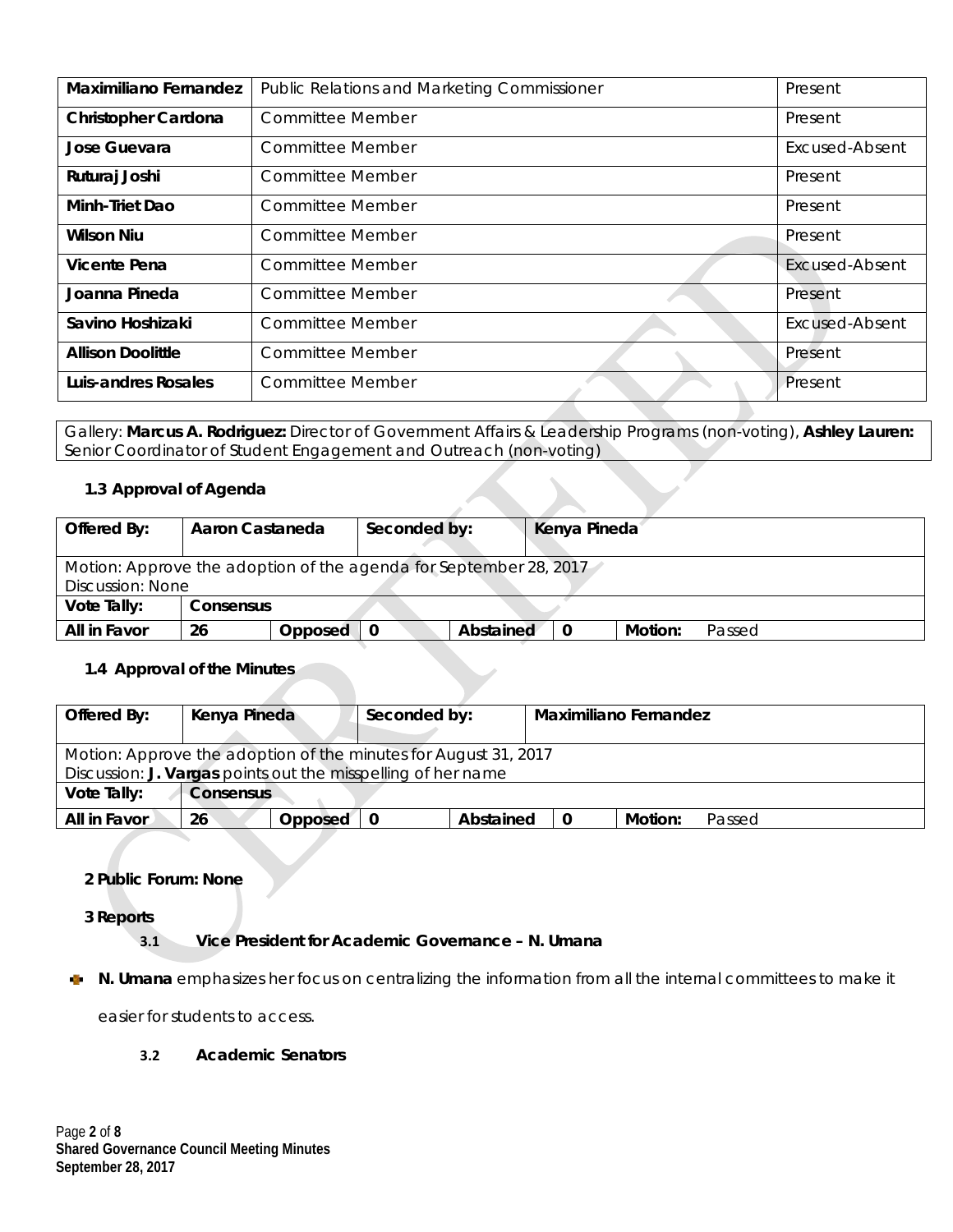- **J. Acosta** mentions that the university had an inspector stop by to check out the elevators in Fine Arts and ×. King Hall along with buildings with only one working elevator. She also discusses her focus on addressing the University Academic Appeals Board numerical policy and moving it in a content based direction.
- **E. Dang** discusses that there was a request for the Educational Policy Committee to write a d. recommendation for the faculty appointment for the international programs council.
- **M. Romero** mentions that the Executive Committee values diversity and ethnicity courses and would like to assist students who are first generation college students, or students overcoming obstacles of the known and unknown. He also lists the remodeling designs that are being processed, such as: expansion of the writing/tutorial center, the addition of a student academic center, and possibly a sleeping center. However, the library must conduct a visibility report to ensure the safety of the library before the furtherment of any of the projects.
- **I. Brooks** discusses that the Student Policy Committee is addressing the early enrollment policy and the process of obtaining early enrollment. He also mentions SPC discussing the development of graduate learning outcomes, a possible tuition waiver and that there is a program review in the process of getting WASP accreditation.
- **W. Hess** emphasizes the input of students in committees because the faculty and administration truly value student opinion. He also references the Fiscal Policy Committee's efforts to send out surveys to the entire student body. There was also the acknowledgement of the Library Subcommittee and the Academic Information Recourses Subcommittee trying to exclude student voices.

### **3.3 Committee Representatives**

**M. Fernandez** mentions his involvement in the Cal State La Foundation Board of Trustees and he acknowledges that most of the board's membership were Cal State La alumni. **K. Pineda** talks about her participation in the Presidential Advisory Committee and their efforts in fixing the elevators in the Music Building, following with Library North and then with King Hall. The university is looking for a grant of \$1 million dollars to get the work done, which would then take approximately 10 weeks for the project to finish.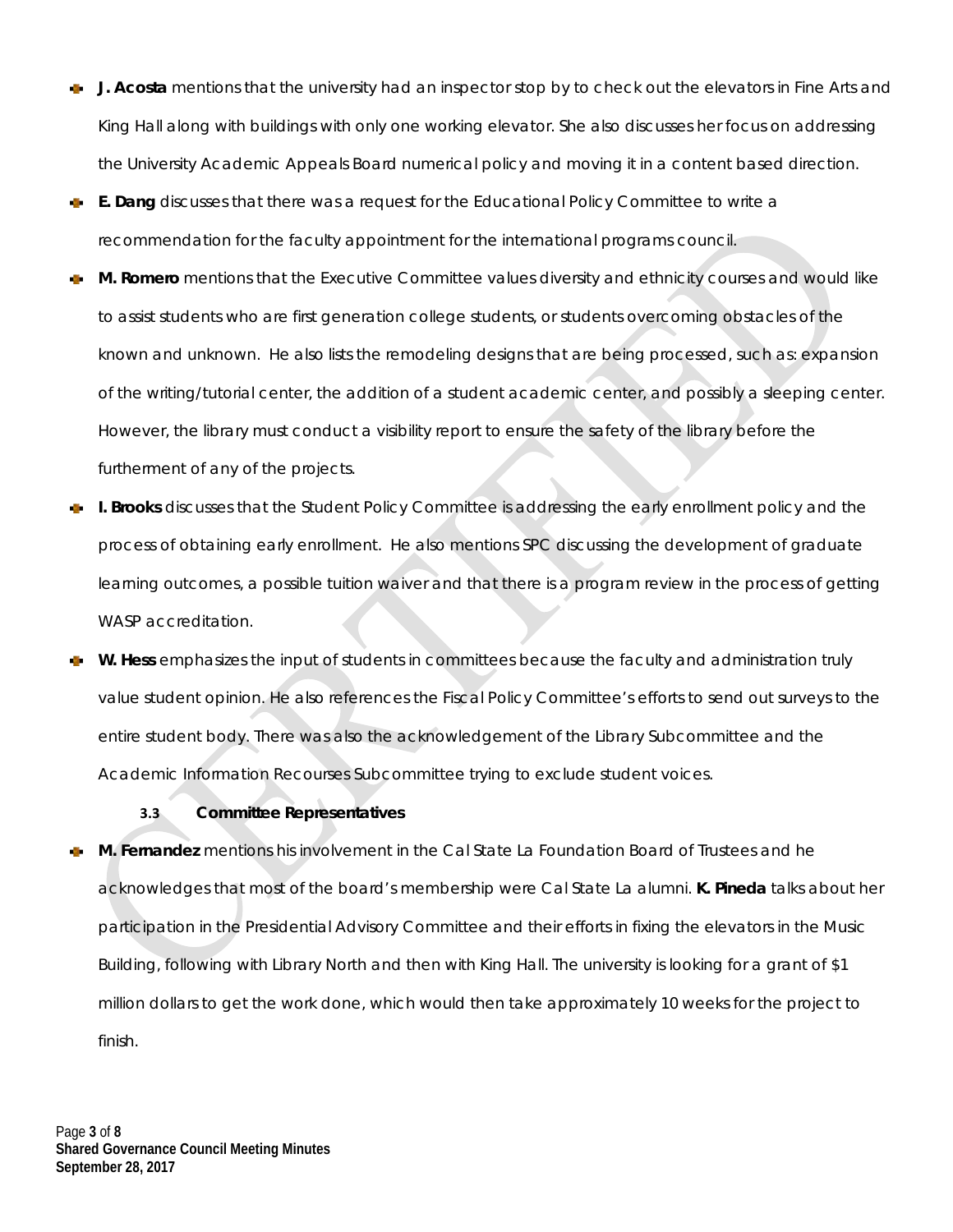#### **4 Old Business**

#### **4.1 Information Item – Update on Open Deliberation**

**N. Umana** informs the committee of the survey results which exhibited the most popular issues amongst the student body: College affordability, the Graduation Initiative, Mental Wellness and Health, Sexual Harassment and Assault on College Campuses and 1<sup>st</sup> Generation College Experience.

#### **4.2 Information Item – Update on Open Committee Positions**

**N. Umana** presented the new updated chart with a list of committees and an excel layout that simplifies the openings in the different committees.

#### **4.3 Information Item – Policy 015 Cabinet of Academic Senate Code of Procedures**

**N. Umana** introduced the Code of Procedure and had the council members read through the document. She clarified the purpose of the Academic Senate and the duties of the academic senators and encouraged committee representatives to communicate and bring up issues to their academic senators.

#### **5. New Business**

| Offered By:                                       | A. Castaneda     | Seconded by: |           | M. Fernandez |         |        |  |  |
|---------------------------------------------------|------------------|--------------|-----------|--------------|---------|--------|--|--|
| Motion: To move from Old Business to New Business |                  |              |           |              |         |        |  |  |
| Vote Tally:                                       | <b>Consensus</b> |              |           |              |         |        |  |  |
| All in Favor                                      | 26<br>Opposed    | 0            | Abstained | 0            | Motion: | Passed |  |  |

#### **5.1 Discussion Item – Educational Policy Committee**

- **E. Dang** discusses the course modifications to adapts to concerns of transfer students who have been having a difficult time adjusting to the conversions of the overlays; thus, resulting in the overlays being suspended for incoming students this year. She also goes over the survey that was produced by EPC.
- **J. Salazar** points out the difficulty of the survey for students who aren't impacted by it.
- **W. Hess** suggests that there be more of a statistical factor when converging the results of the survey.
- **C. Noriega** questions how a student would know whether they are still on the quarter system or semester system.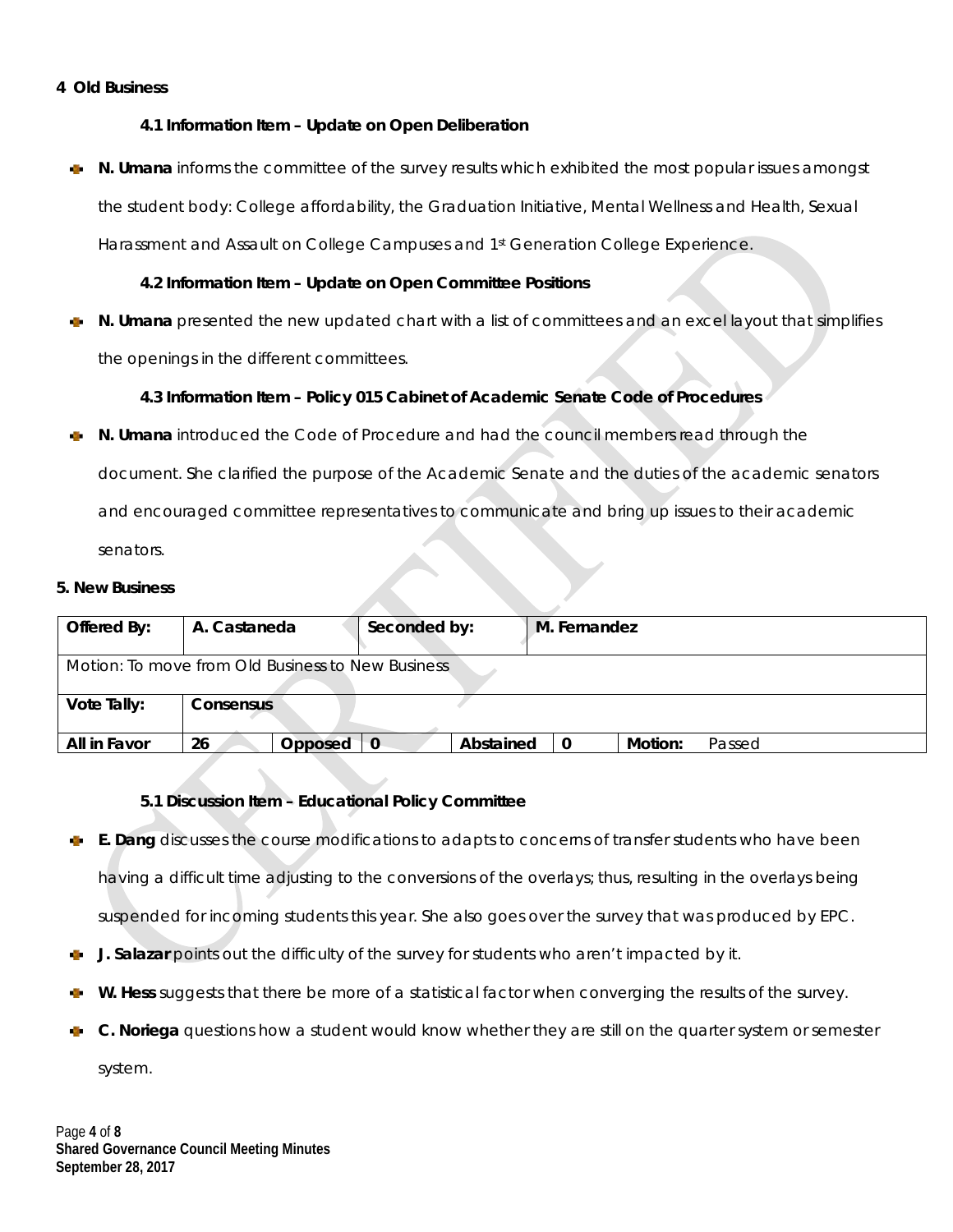| Offered By:  | A. Castaneda                               |         | Seconded by: |           | C. Noriega |         |        |  |  |
|--------------|--------------------------------------------|---------|--------------|-----------|------------|---------|--------|--|--|
|              | Motion: To move Discussion Item 5.1 to 5.2 |         |              |           |            |         |        |  |  |
| Vote Tally:  | <b>Consensus</b>                           |         |              |           |            |         |        |  |  |
| All in Favor | 26                                         | Opposed | 0            | Abstained | -0         | Motion: | Passed |  |  |

#### **5.2 Discussion Item: Missed Class Time and Makeup Policy**

**E. Dang** explains the Educational Policy Committee's new policy that was brought up by the athletic a. department because student athletes were failing classes and losing their scholarships. She also mentions that there was an issue brought up by faculty about students missing class time due to religious holidays and whether it only counted towards to exams exclusively. She clarified that the missed class time would apply to classes where an exam isn't being taken since there are classes that offer credits to other assignments that aren't necessarily exams, because they can't withhold credits from a student simply for not attending a class due to a religious holidays or other circumstances.

| Offered By:  | C. Noriega                                  | Seconded by: |           | C. Cardona |         |        |
|--------------|---------------------------------------------|--------------|-----------|------------|---------|--------|
|              | Motion: An extension for M. Romero's report |              |           |            |         |        |
| Vote Tally:  | <b>Consensus</b>                            |              |           |            |         |        |
| All in Favor | 26<br>Opposed                               |              | Abstained | 0          | Motion: | Passed |

#### **6 Adjournment**

| Offered By: A. Castaneda               |                  |         |  |           | Seconded by:   C. Noriega |         |        |  |  |
|----------------------------------------|------------------|---------|--|-----------|---------------------------|---------|--------|--|--|
| Motion: Adjourn the meeting at 4:44 PM |                  |         |  |           |                           |         |        |  |  |
|                                        | Discussion: None |         |  |           |                           |         |        |  |  |
| Vote Tally:<br>Consensus               |                  |         |  |           |                           |         |        |  |  |
| All in Favor                           | 28               | Opposed |  | Abstained | $\mathbf 0$               | Motion: | Passed |  |  |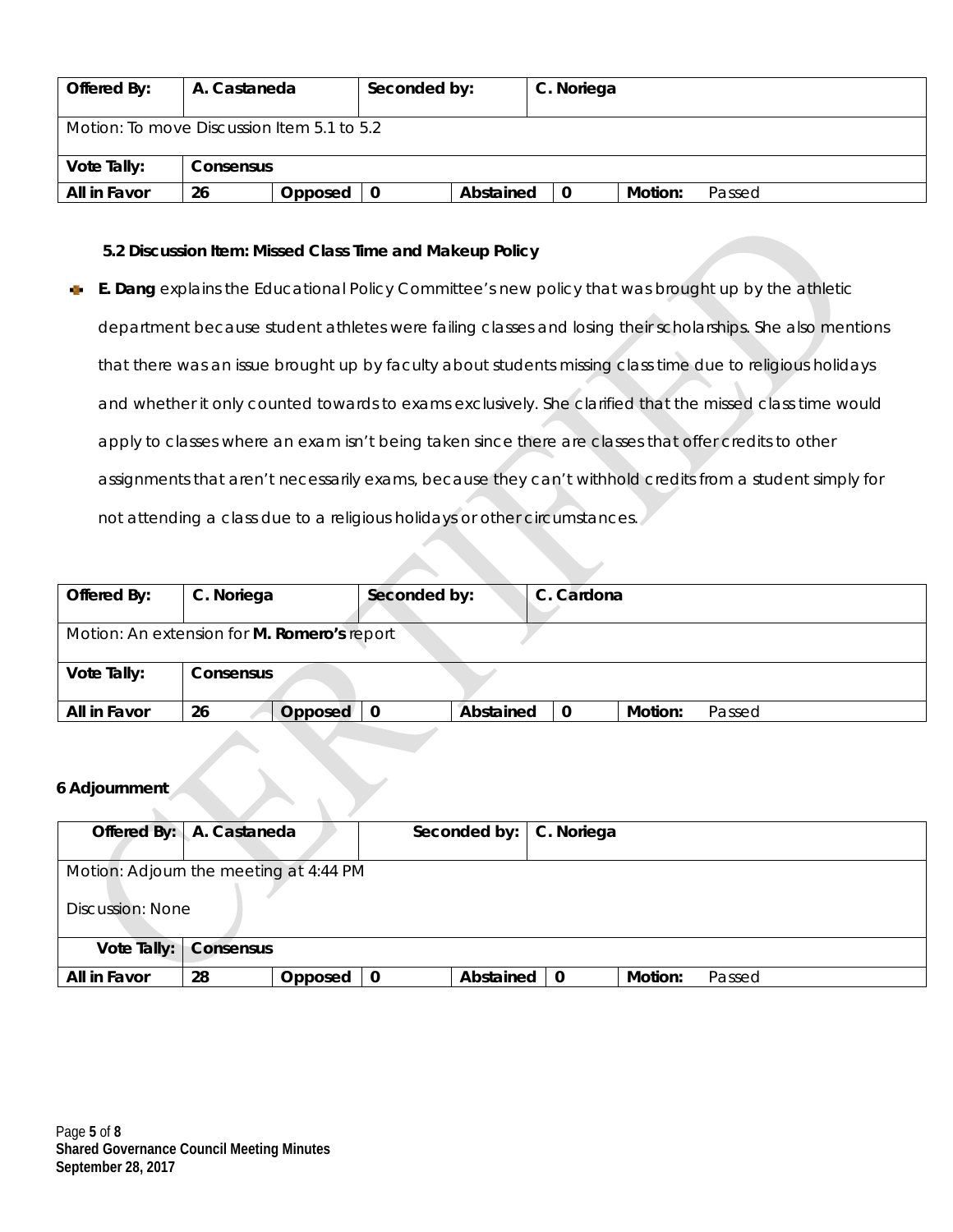#### Associated Students, Inc. Shared Governance Council Meeting **Summary of Actions Taken September 28, 2017**

# **Approval of Agenda**

| Offered By:                                                       | Aaron Castaneda  |         | Seconded by: |           | Kenya Pineda            |        |  |  |  |
|-------------------------------------------------------------------|------------------|---------|--------------|-----------|-------------------------|--------|--|--|--|
|                                                                   |                  |         |              |           |                         |        |  |  |  |
| Motion: Approve the adoption of the agenda for September 28, 2017 |                  |         |              |           |                         |        |  |  |  |
|                                                                   |                  |         |              |           |                         |        |  |  |  |
| Discussion: None                                                  |                  |         |              |           |                         |        |  |  |  |
|                                                                   |                  |         |              |           |                         |        |  |  |  |
| Vote Tally:                                                       | <b>Consensus</b> |         |              |           |                         |        |  |  |  |
|                                                                   |                  |         |              |           |                         |        |  |  |  |
|                                                                   |                  |         |              |           |                         |        |  |  |  |
| All in Favor                                                      | 26               | Opposed | 0            | Abstained | Motion:<br>$\mathbf{0}$ | Passed |  |  |  |
|                                                                   |                  |         |              |           |                         |        |  |  |  |

#### **Approval of the Minutes**

| Offered By:                                                  | Kenya Pineda                                                               | Seconded by: |  | <b>Maximiliano Fernandez</b> |  |  |  |  |  |  |
|--------------------------------------------------------------|----------------------------------------------------------------------------|--------------|--|------------------------------|--|--|--|--|--|--|
|                                                              |                                                                            |              |  |                              |  |  |  |  |  |  |
|                                                              | Motion: Approve the adoption of the minutes for August 31, 2017            |              |  |                              |  |  |  |  |  |  |
| Discussion: J. Vargas points out the misspelling of her name |                                                                            |              |  |                              |  |  |  |  |  |  |
| Vote Tally:                                                  | Consensus                                                                  |              |  |                              |  |  |  |  |  |  |
|                                                              |                                                                            |              |  |                              |  |  |  |  |  |  |
| All in Favor                                                 | Abstained<br>Motion:<br>26<br>Opposed<br>$\mathbf 0$<br>Passed<br>$\bf{0}$ |              |  |                              |  |  |  |  |  |  |
|                                                              |                                                                            |              |  |                              |  |  |  |  |  |  |

| Offered By:                                       | A. Castaneda | Seconded by: |           | M. Fernandez |         |        |  |  |
|---------------------------------------------------|--------------|--------------|-----------|--------------|---------|--------|--|--|
| Motion: To move from Old Business to New Business |              |              |           |              |         |        |  |  |
| Vote Tally:                                       | Consensus    |              |           |              |         |        |  |  |
| All in Favor                                      | Opposed      | $\mathbf{0}$ | Abstained | $\mathbf{0}$ | Motion: | Passed |  |  |
|                                                   |              |              |           |              |         |        |  |  |

| Offered By: | A. Castaneda                               | Seconded by: | C. Noriega |
|-------------|--------------------------------------------|--------------|------------|
|             | Motion: To move Discussion Item 5.1 to 5.2 |              |            |
| Vote Tally: | Consensus                                  |              |            |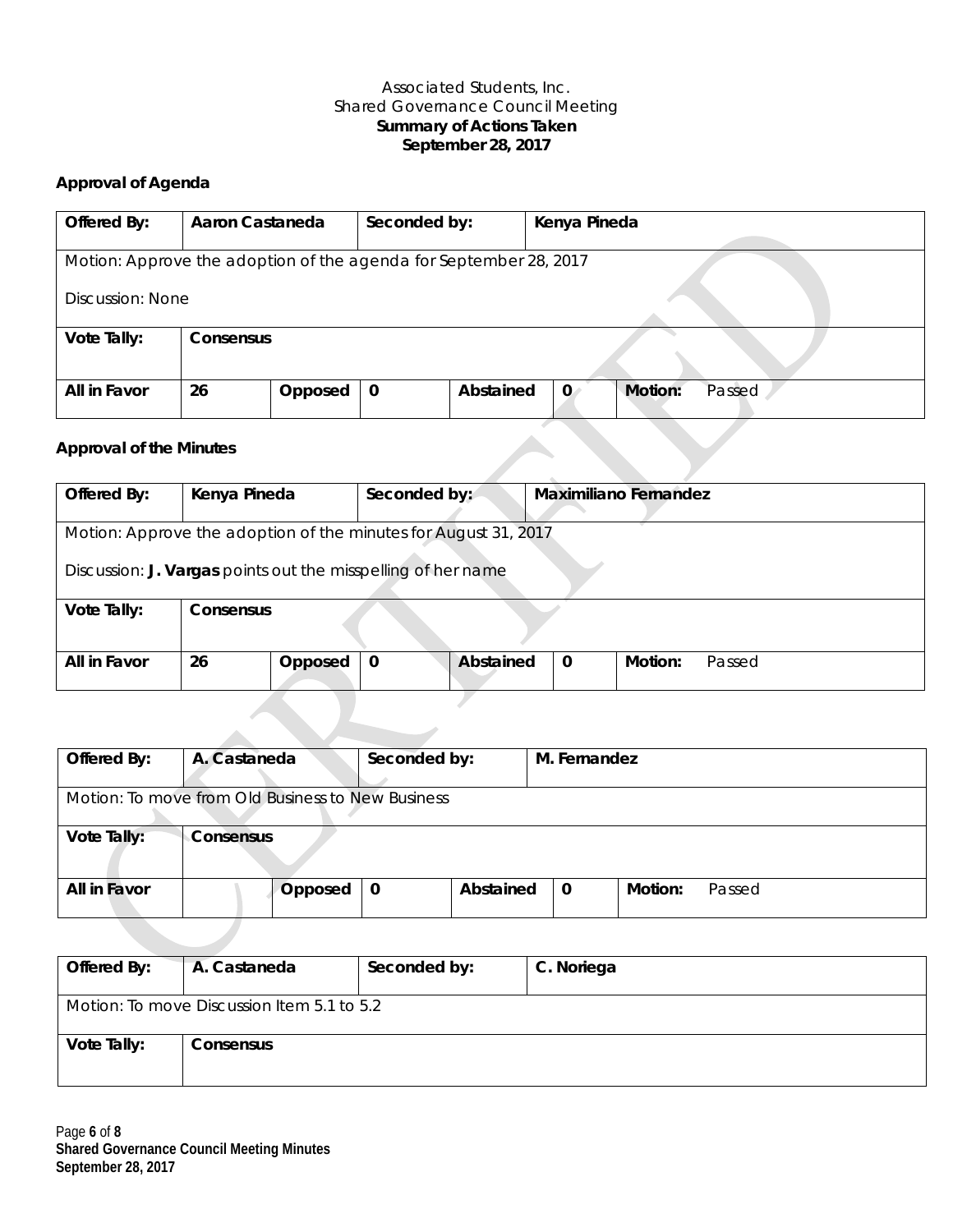| All in Favor | Doposed | υ | Abstained | ิเ | Motion: | Passea |
|--------------|---------|---|-----------|----|---------|--------|
|              |         |   |           |    |         |        |

| Offered By:  | C. Noriega                                  | Seconded by: |           | C. Cardona  |                   |
|--------------|---------------------------------------------|--------------|-----------|-------------|-------------------|
|              | Motion: An extension for M. Romero's report |              |           |             |                   |
| Vote Tally:  | Consensus                                   |              |           |             |                   |
| All in Favor | Opposed                                     | 0            | Abstained | $\mathbf 0$ | Motion:<br>Passed |

## **Adjournment**

| Offered By:   A. Castaneda |                                        |         |          | Seconded by: | C. Noriega  |                   |  |  |
|----------------------------|----------------------------------------|---------|----------|--------------|-------------|-------------------|--|--|
|                            | Motion: Adjourn the meeting at 4:44 PM |         |          |              |             |                   |  |  |
|                            | <b>Discussion: None</b>                |         |          |              |             |                   |  |  |
| Vote Tally:                | Consensus                              |         |          |              |             |                   |  |  |
|                            |                                        |         |          |              |             |                   |  |  |
| All in Favor               | 28                                     | Opposed | $\Omega$ | Abstained    | $\mathbf 0$ | Motion:<br>Passed |  |  |
|                            |                                        |         |          |              |             |                   |  |  |